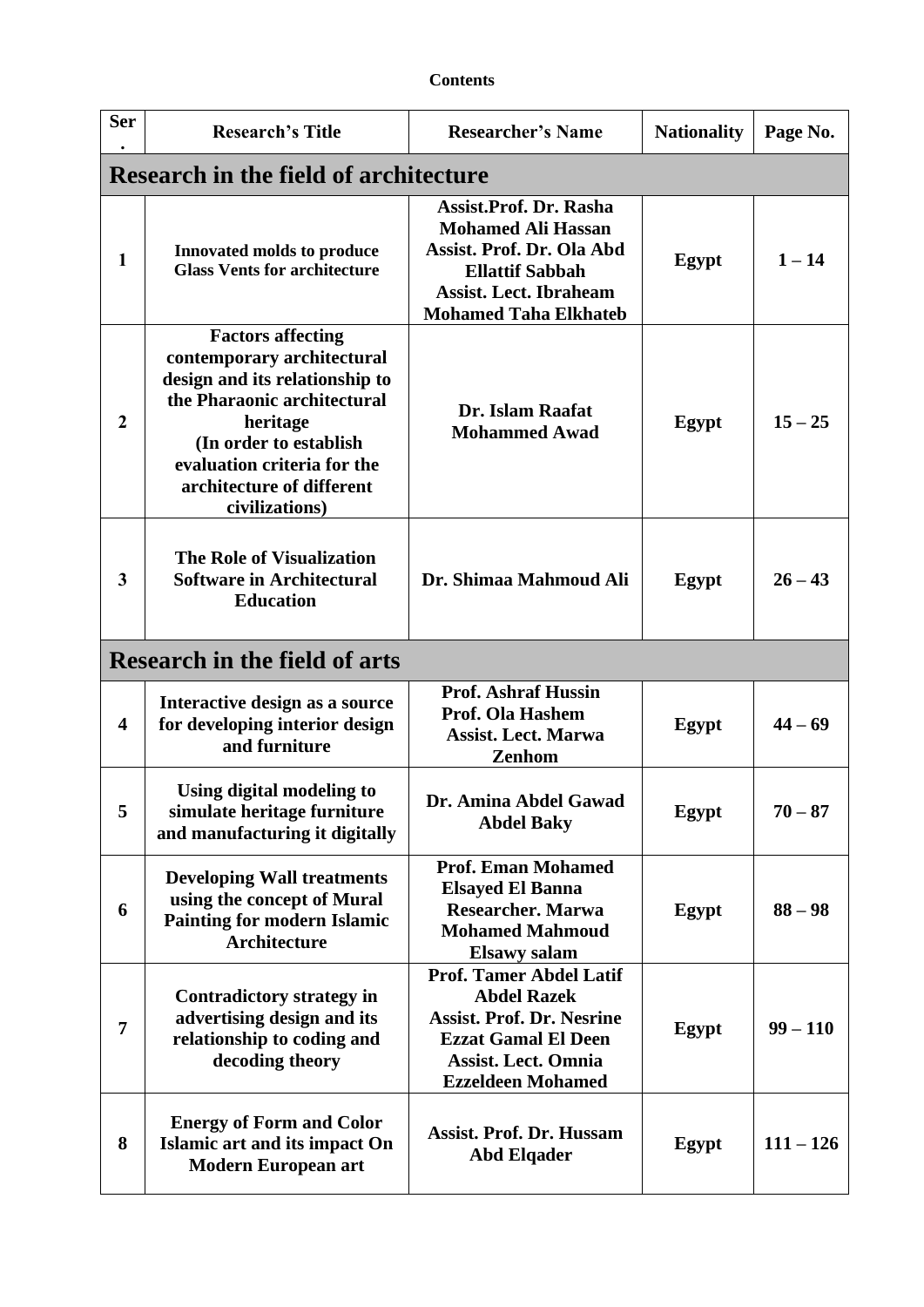## **Contents**

| 9  | <b>Effectiveness of Accessory</b><br>multifunctionality and how it<br>fits contemporary woman's<br>garments                                              | Prof. Dr. / Hossam El-Din<br><b>Farouk El-Nahhas</b><br><b>Assist. Prof. Dr. Nashwy</b><br><b>Mohamed Nabil</b><br>Researcher. Issraa Hassan<br><b>Mohamed Zaghloul</b>                                   | Egypt        | $127 - 147$ |
|----|----------------------------------------------------------------------------------------------------------------------------------------------------------|-----------------------------------------------------------------------------------------------------------------------------------------------------------------------------------------------------------|--------------|-------------|
| 10 | The aesthetics of Arabic<br>calligraphy as a unique<br>language in the contemporary<br>design of interior architecture                                   | Dr. Dalia Fouad Mahmoud<br><b>Attieh</b>                                                                                                                                                                  | Egypt        | $148 - 169$ |
| 11 | <b>Printed Design of Water Polo</b><br><b>Suits</b>                                                                                                      | <b>Lect. Doaa Khalil</b><br>Dr. Mohamed Mhd.<br><b>Ibrahim Jafar</b>                                                                                                                                      | Egypt        | $170 - 199$ |
| 12 | The importance of materials in<br>developing creative behavior<br>and technical skills for interior<br>design students (executive<br>experimental study) | Assist. Prof. Dr. Zakaria<br><b>Sayed Saeed Ibraheem</b>                                                                                                                                                  | <b>Saudi</b> | $200 - 221$ |
| 13 | <b>Political Advertising in Egypt</b><br>after 30 June 2013 Revolution<br><b>Analysis Study on Presidential</b><br><b>Election 2014/2018</b>             | Dr. Sara Mohamed Abd<br><b>Elnaser Gaber</b>                                                                                                                                                              | Egypt        | $222 - 235$ |
| 14 | <b>Advertising and family</b><br>relations in the light of<br>sociology theories                                                                         | <b>Prof. Samar Hany Abou</b><br>Donia<br><b>Assist. Prof. Dr. Dina</b><br><b>Abboud</b><br><b>Assist. Dr. Rania Ezzat</b><br>Amin                                                                         | Egypt        | $236 - 253$ |
| 15 | <b>Optical design and its impact</b><br>on developing textile<br>technology                                                                              | Assist. Prof. Dr. Seham Ali<br>Elbadri Abdelazim                                                                                                                                                          | Saudi        | $254 - 271$ |
| 16 | "Using Nanotechnology to<br><b>Improve the Healthcare</b><br><b>Clothing Performance"</b>                                                                | <b>Assist. Prof. Dr. Saleh</b><br><b>Mohamed Kaytbay</b><br>Prof. Nagla Mohamed<br><b>Taema</b><br><b>Dr. Ahmed Fahim</b><br><b>Elbarbary</b><br><b>Researcher. Eman fouad</b><br>abdElhady Ali Elkhlwany | Egypt        | $272 - 292$ |
| 17 | Use advertising as a<br>communication tool to<br>overcome product harm crisis<br>through image restore theory<br>of institution                          | Prof. Atiyat Bayoumi Al-<br><b>Jabri</b><br>Prof. Samar Hany Al<br><b>Saeed Abo Donia</b><br><b>Researcher. Mai Hassan</b><br><b>Mohamed Hassan</b>                                                       | Egypt        | $293 - 316$ |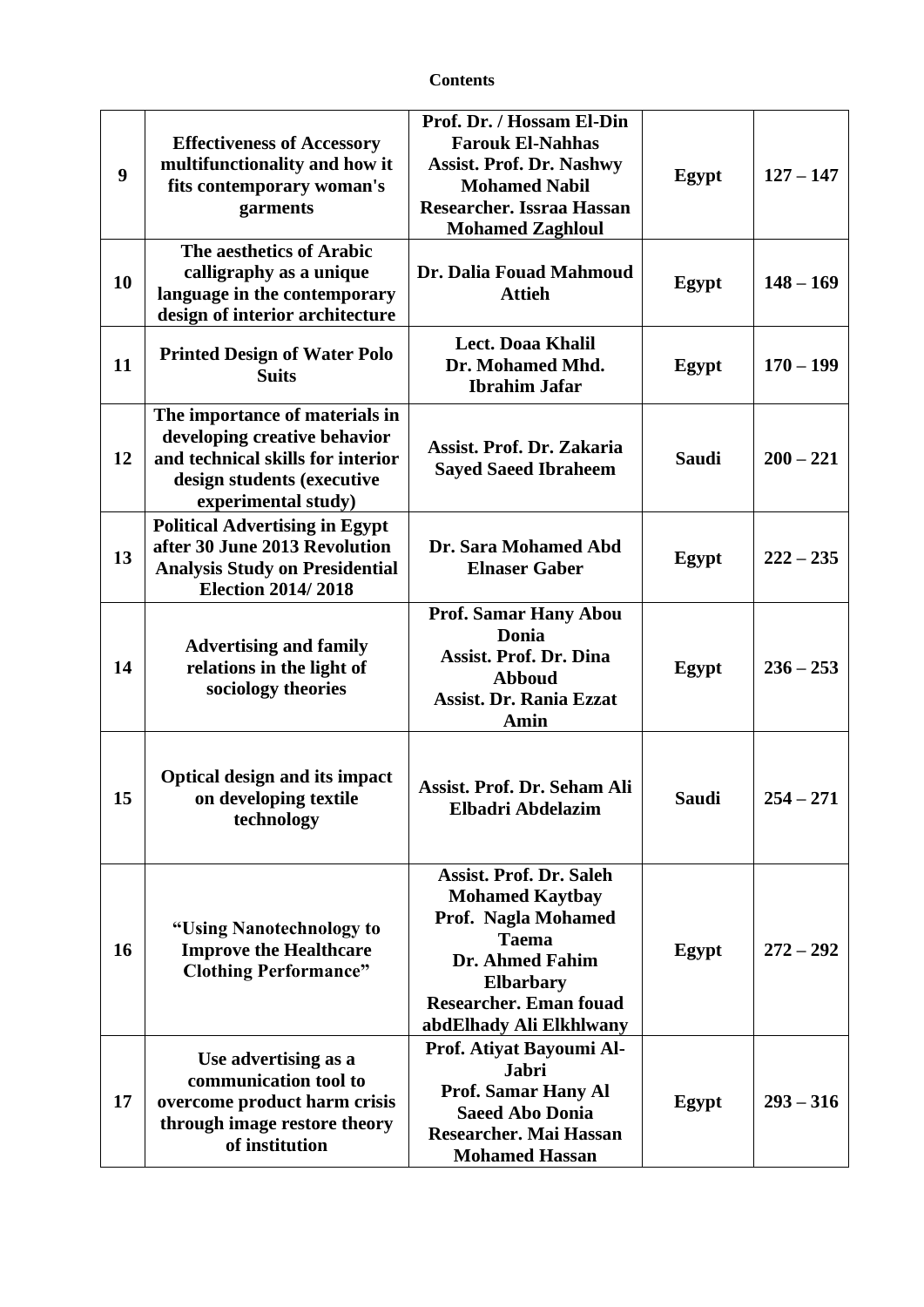## **Contents**

| 18 | <b>Effectiveness of Lycra</b><br>material in improving the<br>comfort properties of shirt                                                                                                                                    | Dr. Ghada Barakat<br>Dr. Uosery Rashad                                                                                                                        | Egypt        | $317 - 331$ |
|----|------------------------------------------------------------------------------------------------------------------------------------------------------------------------------------------------------------------------------|---------------------------------------------------------------------------------------------------------------------------------------------------------------|--------------|-------------|
| 19 | <b>Studying The Evolution of</b><br><b>Lighting Techniques in Islamic</b><br>Art                                                                                                                                             | <b>Prof. Faisal Said Ahmed</b><br><b>Lect. Ahmed Hassan El</b><br>shafaei<br><b>Researcher. Mona</b><br><b>Tharwat Mohamed Abu</b><br>Gabr                    | Egypt        | $332 - 346$ |
| 20 | <b>Reflection of morphology of</b><br>construction and Minimalism<br>On interior design                                                                                                                                      | Dr. Mohammad<br><b>HamedDief-Allah</b>                                                                                                                        | Egypt        | $347 - 360$ |
| 21 | A proposed methodology for<br>design integration as one of the<br>sustainable design goals for<br>light metal construction                                                                                                   | <b>Prof. Mohamed Metwaly</b><br><b>Morsy</b><br><b>Prof. Emad Shafik Abd</b><br><b>Elrahman</b><br><b>Researcher. Ahmed Saied</b><br><b>Gharieb Elghannam</b> | Egypt        | $361 - 373$ |
| 22 | <b>Process obstructive variables</b><br>to take advantage of the<br>aesthetics of heritage models<br>in the formulation of sculpted<br>elements                                                                              | <b>Prof. Mohamed Shahin</b><br><b>Assist. Prof. Dr. Marawan</b><br><b>Abdallah</b><br><b>Researcher. Chayma</b><br><b>Saeed</b>                               | Egypt        | $374 - 385$ |
| 23 | value and symbol in the<br>heritage of Applied Amazigh<br>art as a source of design<br>innovation of printing<br><b>Upholstery fabrics</b>                                                                                   | Assist. Prof. Dr.<br><b>Mohammed Mahmoud</b><br><b>Mohammed Afify</b>                                                                                         | <b>Egypt</b> | $386 - 406$ |
| 24 | <b>Reflecting the Optimization</b><br><b>Theory and Digitalization On</b><br><b>Applied Arts</b>                                                                                                                             | Prof. Mostafa Abdelkhalek<br><b>Mostafa Gaafar</b>                                                                                                            | Egypt        | $407 - 418$ |
| 25 | <b>Design of Modern Clothing</b><br><b>Inspired from Works of the</b><br><b>Artist Omar El Nagdy.</b>                                                                                                                        | Prof. Naglaa Teama<br>Dr. Eman ELmehy<br><b>Researcher. Hanin</b><br><b>ELezaby</b>                                                                           | Egypt        | $419 - 442$ |
| 26 | Using the technology of<br>separating the seven colors<br>(Prinect) as a substitute for<br>Pantone colors in the printing<br>and packaging industry for its<br>economy and improving the<br>quality of the Final publication | Dr. Hager Ahmed Fahmy                                                                                                                                         | Egypt        | $443 - 459$ |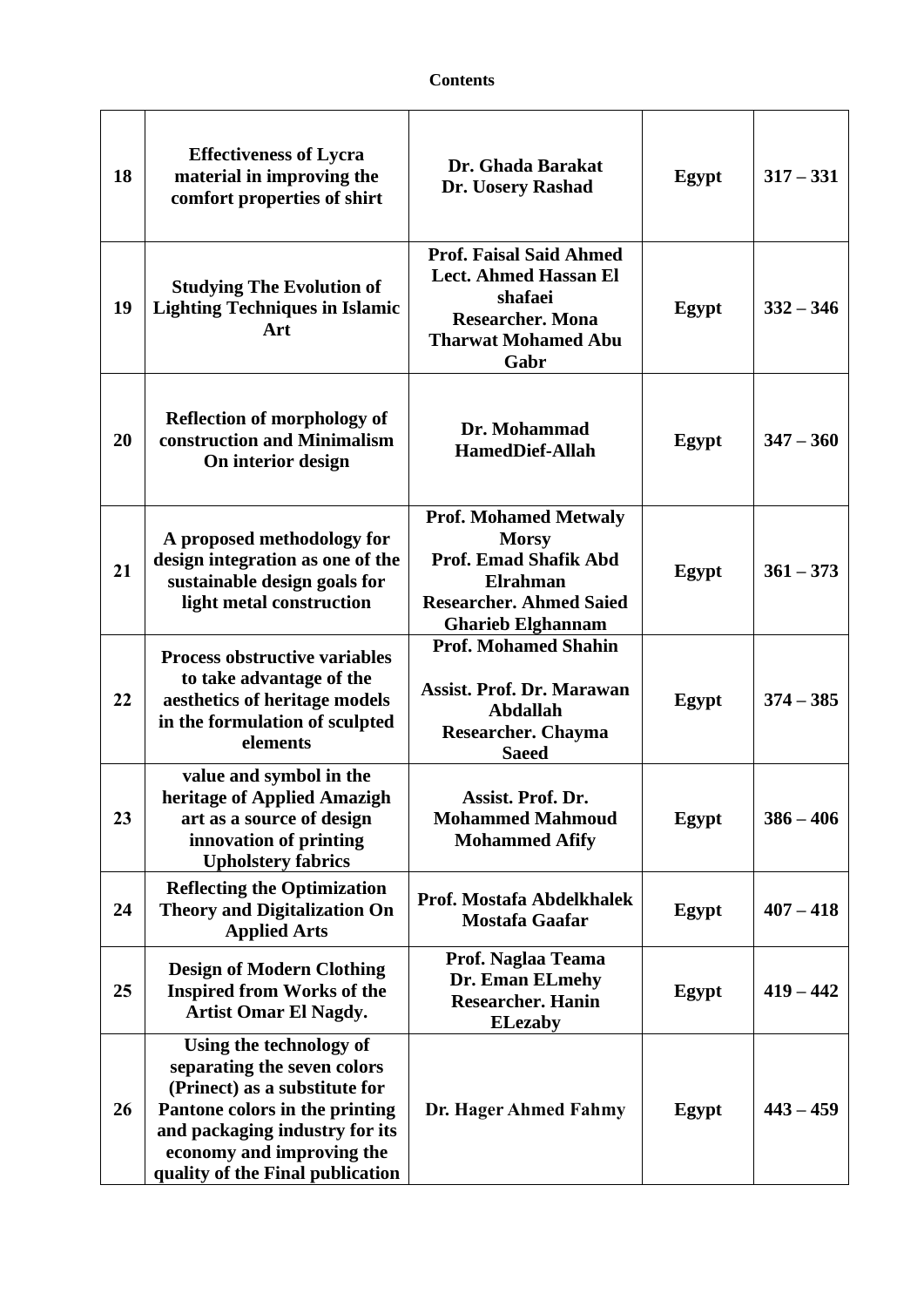| 27                                             | The added value in the<br>advertisements of donations in<br>the light of employing modern<br>and multiple digital<br>technological capabilities to<br>develop creative and<br>developmental thought | Dr. Heba Ahmed Abass<br><b>Mostafa</b>                                                                                                                                                                      | Egypt | $460 - 474$ |
|------------------------------------------------|-----------------------------------------------------------------------------------------------------------------------------------------------------------------------------------------------------|-------------------------------------------------------------------------------------------------------------------------------------------------------------------------------------------------------------|-------|-------------|
| 28                                             | The Artistic, Religious, And<br><b>Magical Role of Jewelry and</b><br><b>Ornaments Throughout</b><br><b>Ancient Egyptian Times</b>                                                                  | Prof. Huda Abd Alrahman<br><b>Muhamed Alhady</b><br>Prof. Rafaat Hassan Morsi<br>Azzam<br><b>Assist. Prof. Dr. Manal</b><br><b>Yosef Nageeb</b><br><b>Researcher. Moataza</b><br><b>Musallam Awad Allah</b> | Egypt | $475 - 489$ |
| 29                                             | <b>Study of interior design and</b><br>topology to use space in<br>contemporary home                                                                                                                | <b>Lect. Wessam Hussein</b><br>korny saad                                                                                                                                                                   | Egypt | $490 - 501$ |
| 30                                             | <b>Using Intrinsic Values in</b><br><b>Advertising Campaign: A</b><br><b>Social Awareness Approach</b>                                                                                              | Associ. Prof. Dr. Aliaa<br><b>Turafy</b>                                                                                                                                                                    | Egypt | $502 - 531$ |
| 31                                             | <b>The Impact of Commercial</b><br><b>Brand On Furniture Industry</b>                                                                                                                               | Prof. Hussein Kamel Al-<br><b>Nabawi</b><br><b>Assist. Prof. Dr. Diaa</b><br><b>Eldin Tantawy</b><br><b>Researcher. Ahmed Abdel-</b><br>azim Abdel-rahman                                                   | Egypt | $532 - 540$ |
| 32                                             | Arts of Children in the remote<br>areas in Sinai as a source of<br>inspiration for printed textile<br>design of children                                                                            | Dr. Noha Ali Radwan<br><b>Mohamed Soultan</b>                                                                                                                                                               | Egypt | $541 - 556$ |
| 33                                             | Innovation in a bed assembly<br>unit design to reduce the<br>symptoms of GERD and<br>Snoring during sleep.                                                                                          | Associ. Prof. Dr. Sarah<br><b>Fathy Ahmed Fahmy</b><br>Dr. Haitham Ibrahim<br><b>Elhadidy</b>                                                                                                               | Egypt | $557 - 568$ |
| <b>Research in the field of human sciences</b> |                                                                                                                                                                                                     |                                                                                                                                                                                                             |       |             |
| 34                                             | The compatibility between<br>some the materials used in<br>cleaning to improve their<br>effectiveness in cleaning oil<br>paintings                                                                  | Dr. Ahmed Mamdouh<br>Zaki                                                                                                                                                                                   | Egypt | $569 - 581$ |